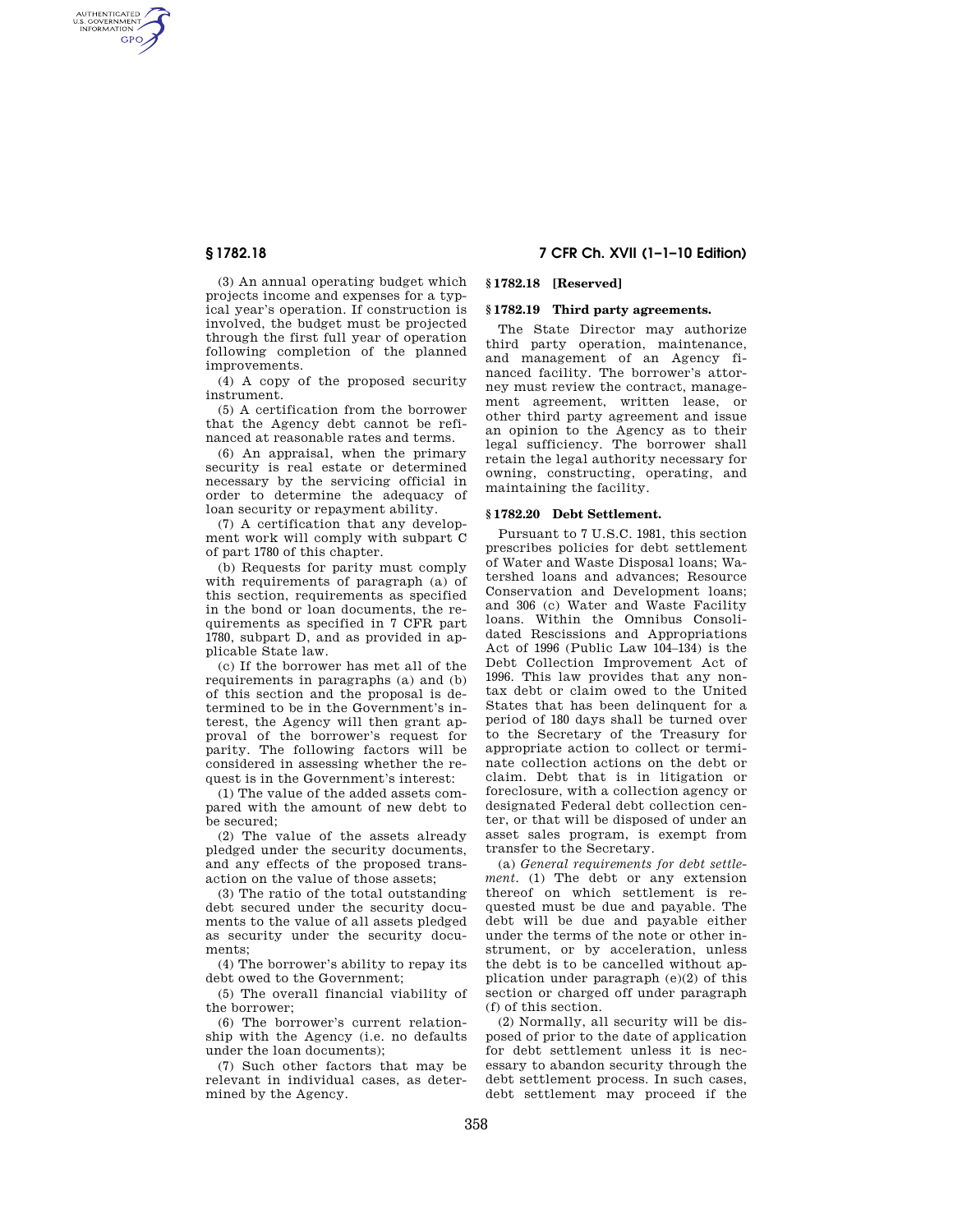### **Rural Utilities Service, USDA § 1782.20**

servicing official determines that further collection efforts would be ineffective, uneconomical, and not in the best interests of the Government.

(3) Debtors will not be permitted to sell security and use the proceeds as part or all of a compromise/adjustment debt settlement offer.

(4) Requests for debt settlement will consist of Form RD 1956–1 ''Application For Settlement of Indebtedness,'' current financial information, description and estimated market value of collateral, and status of operation (i.e., number of users, compliance with environmental issues, etc.).

(5) Office of General Counsel (OGC) advice on compliance with State or Federal statutes that may affect the debt settlement action must be requested.

(b) *Debts ineligible for settlement.* Debts will not be settled if:

(1) Referral to the Office of Inspector General and/or to OGC is contemplated or pending because of suspected criminal violation,

(2) Civil action to protect the interest of the Government is contemplated or pending,

(3) An investigation for suspected fiscal irregularity is contemplated or pending, or

(4) The debtor requests settlement of a claim that has been referred to or a judgment obtained by the United States Attorney. The settlement offer and any related payment must be submitted directly to the United States Attorney for consideration.

(c) *Types of debt settlement.* Typically, debt settlement will be accomplished through compromise/adjustment, charge-off, or cancellation. Any debt remaining after the security has been liquidated, by sale or transfer, will be cancelled if there are no other assets from which to collect the debt. The servicing official will proceed with advice from OGC and the National Office, as required.

(d) *Compromise and adjustment.* Debts may be compromised or adjusted and security retained by the debtor, provided:

(1) The debtor is unable to pay the indebtedness in full,

(2) The debtor has offered an amount equal to the present fair market value of all security or facility financed, and

(3) The debtor has offered any additional amount that the debtor is able to pay.

(e) *Cancellation.* Non-judgment debts, regardless of the amount, may be cancelled with or without application by the debtor.

(1) *With application by the debtor.*  Debts may be cancelled upon application of the debtor, subject to the following conditions:

(i) The servicing official furnishes a favorable recommendation concerning the cancellation;

(ii) There is no known security for the debt and the debtor has no other assets from which the debt could be collected;

(iii) The debtor is unable to pay any part of the debt, and has no reasonable prospect of being able to do so; and

(iv) The debt or any extension thereof is due and payable under the terms of the note or other instrument or due to acceleration by written notice prior to the date of application.

(2) *Without application by debtor.*  Debts may be cancelled upon a favorable recommendation of the servicing official in the following instances:

(i) *Debtors discharged in bankruptcy.* If there is no security for the debt, debts discharged in bankruptcy shall be cancelled by the use of Form RD 1956–1. A copy of the Bankruptcy Court's Discharge Order must be attached.

(ii) *Impractical to obtain debtor's signature.* Debts may be cancelled if it is impractical to obtain a signed application and the requirements of paragraphs (e)(1) of this section are met. Form RD 1956–1 will document the specific reason(s) why it was impossible or impracticable to obtain the signature of the debtor. If the debtor refused to sign the application, the reason(s) should be documented.

(f) *Charge-off*—(1) *Judgment debts.*  Judgment debts, regardless of the amount, may be charged off without the debtor's signature upon a favorable recommendation of the servicing official provided:

(i) The United States Attorney's file is closed, and